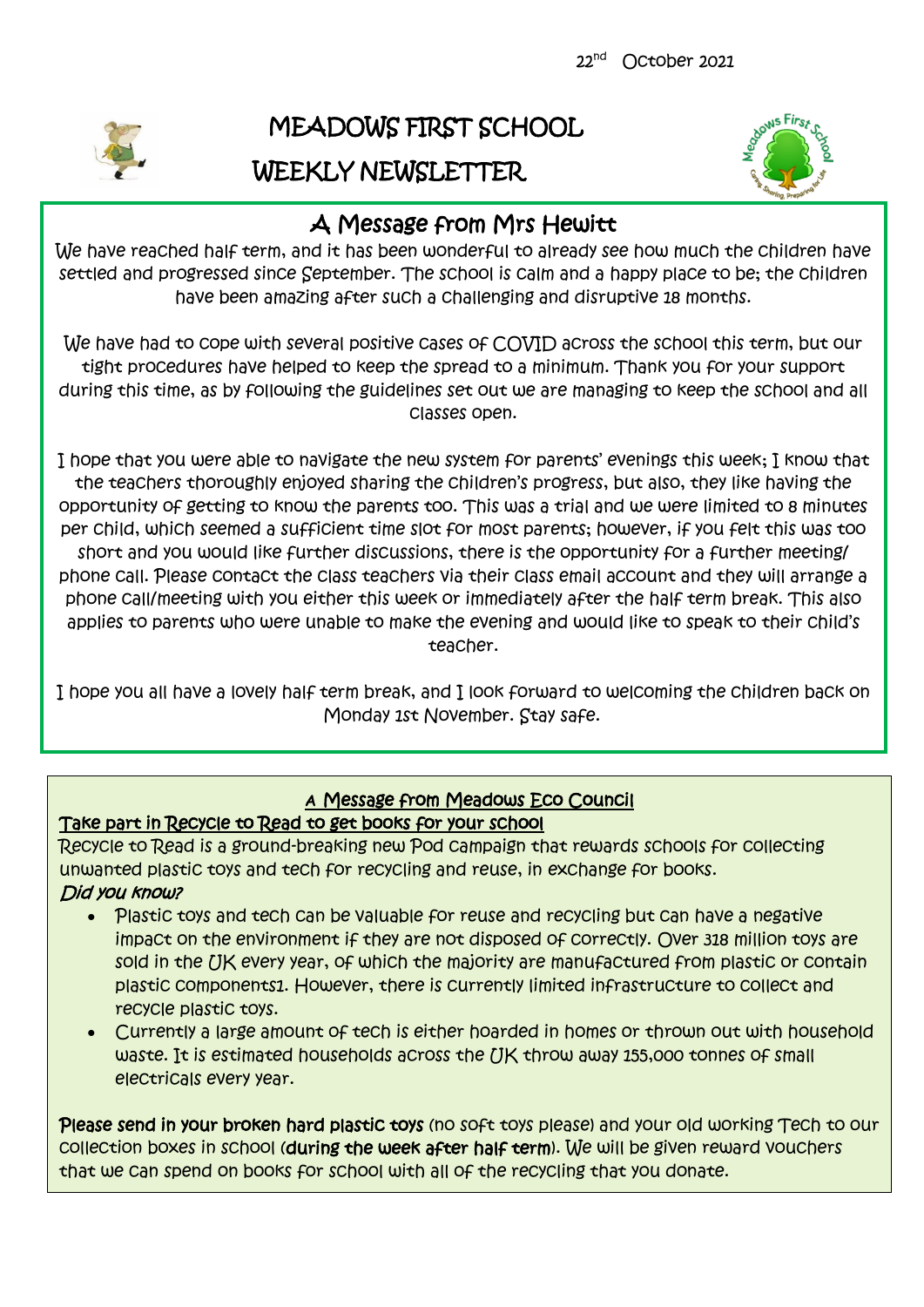# Supporting your child at home with maths:

As a school, we follow the white rose hub scheme of work. Their website contains lots of useful information and help videos for parents on how to support your child's learning at home. There are booklets that you can download or buy for children to complete. <https://whiterosemaths.com/for-parents/>



# **Meadows Mouse Awards**

| Cygnets      | Asha - trying really hard to learn tricky works. Amelia - amazing number work.                                 |
|--------------|----------------------------------------------------------------------------------------------------------------|
| Goslings     | Teddy - super listening and concentration. Ada - excellent writing and letter formation.                       |
| Caterpillars | Joshua - showing good focus in lessons. Alex - enthusiasm in phonics lessons.                                  |
| Dragonflies  | Harry & Ella E - great focus and hard work in Maths.                                                           |
| Owls         | Alana - always showing great enthusiasm in all lessons. Zeke - being very determined &                         |
|              | focussed in all lessons and showing great reasoning in Maths.                                                  |
| Hedgehogs    | Gina M - enthusiasm in Maths. Finnley J - great focus in lessons.                                              |
| Sharks       | Evan J for his mature attitude to work, Abigail G for great focus in lessons                                   |
| Dolphins     | Poppy W for fantastic art work. Mia for setting a great example to others with great manners and<br>behaviour. |
| Jaguars      | Joshua A - wonderful manners. Imogen G - always giving her best in lessons.                                    |
| Tigers       | Finlay H & Georgina R - writing a wonderful biography on Martin Luther King JR.                                |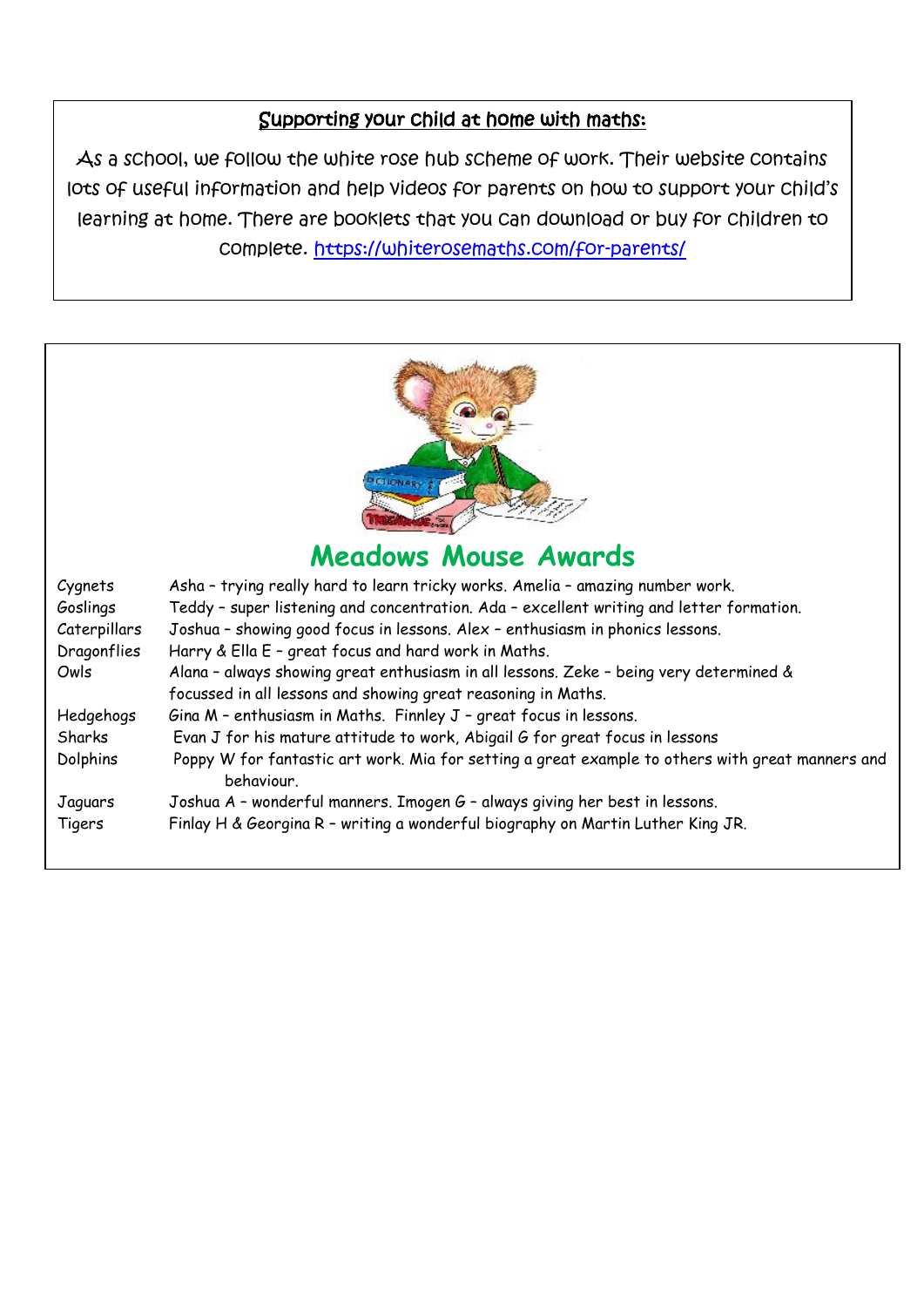

### Pumpkin carving competition

# to support 'MIND'

Come to the Boat Shack over half term to see our pumpkins. Our winners are:

## In EYFS; Henry B

In Key stage one: Lily- Jane E

### In Key stage 2: Charlie M

All the pumpkins have been taken to Upton Warren for their pumpkin trail. The proceeds will go to the **Mind charity** 





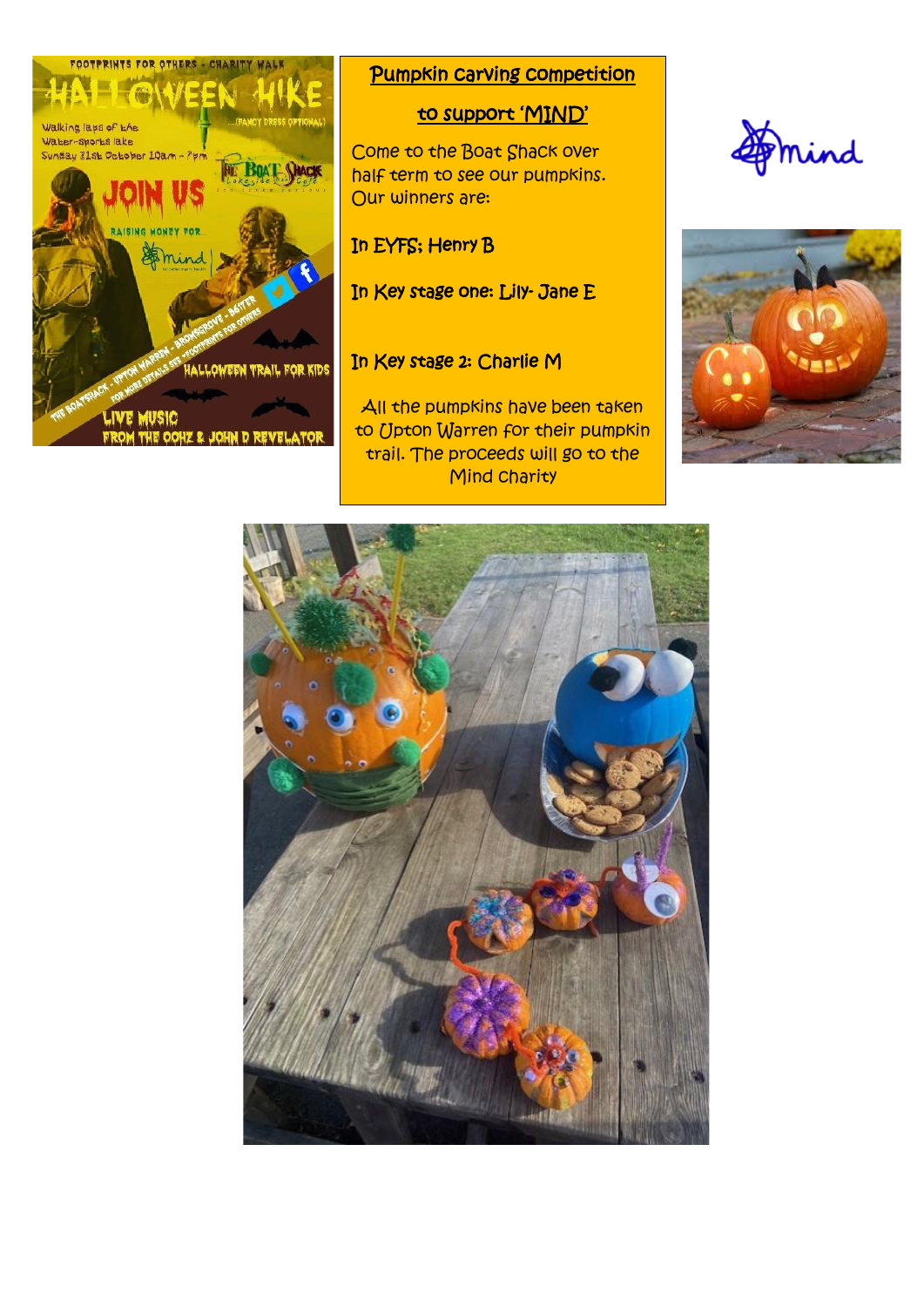# **Autumn Celebrations** at Sanders Park

28th - 31st October. **5pm - 8.30pm Come & enjoy our FREE Autumn Lights of the** Park & music. Free guided walks on 30th/31st Oct at 6pm. Plus children's rides\* & food stalls\*



Sixways BOOK NOW WARRIORS.CO.UK/TICKETS 01905 459309

ils please call the Parks & Events Team or 01527 534030 or visit www.bromsgrove.gov.uk/events

**Bromsgrov** 

# **WORCESTERSHIRE**

Additional

charges apply

#### **PUBLIC NOTICE**

#### **Road Traffic Regulation Act 1984** (All Saints Road, Bromsgrove) (Temporary Closure) Order 2021

Proposed Order: to close that part of All Saints Road from its junction with B4091 Stourbridge Road to its junction with C2253 Birmingham Road.

Reason: Footway Reconstruction by WCC.

**Exemptions:** to permit access to any land or premises fronting the highway affected where there is no other form of access; and to allow the works to be undertaken. Alternative route: U21350 All Saints Road, B4091 Stourbridge Road, U21348 Victoria Road, C2253 Birmingham Road and vice versa.

Maximum duration: 18 Months. Anticipated duration: 33 days Commencing: 15 November 2021.

If your child displays any of the symptoms below they must not attend school and a PCR test is strongly recommended.

#### **Symptoms of coronavirus (COVID-19) are:**

- a new, continuous cough,
- a high temperature,

• a loss of, or change in, sense of taste or smell (anosmia)

#### **Additional symptoms:**

- runny nose
- headache
- nausea
- sickness and diarrhoea
- lethargy
- rash on torso

#### **Mini bus**

The school mini bus is for sale. Contact Mrs Slack in the school office for details.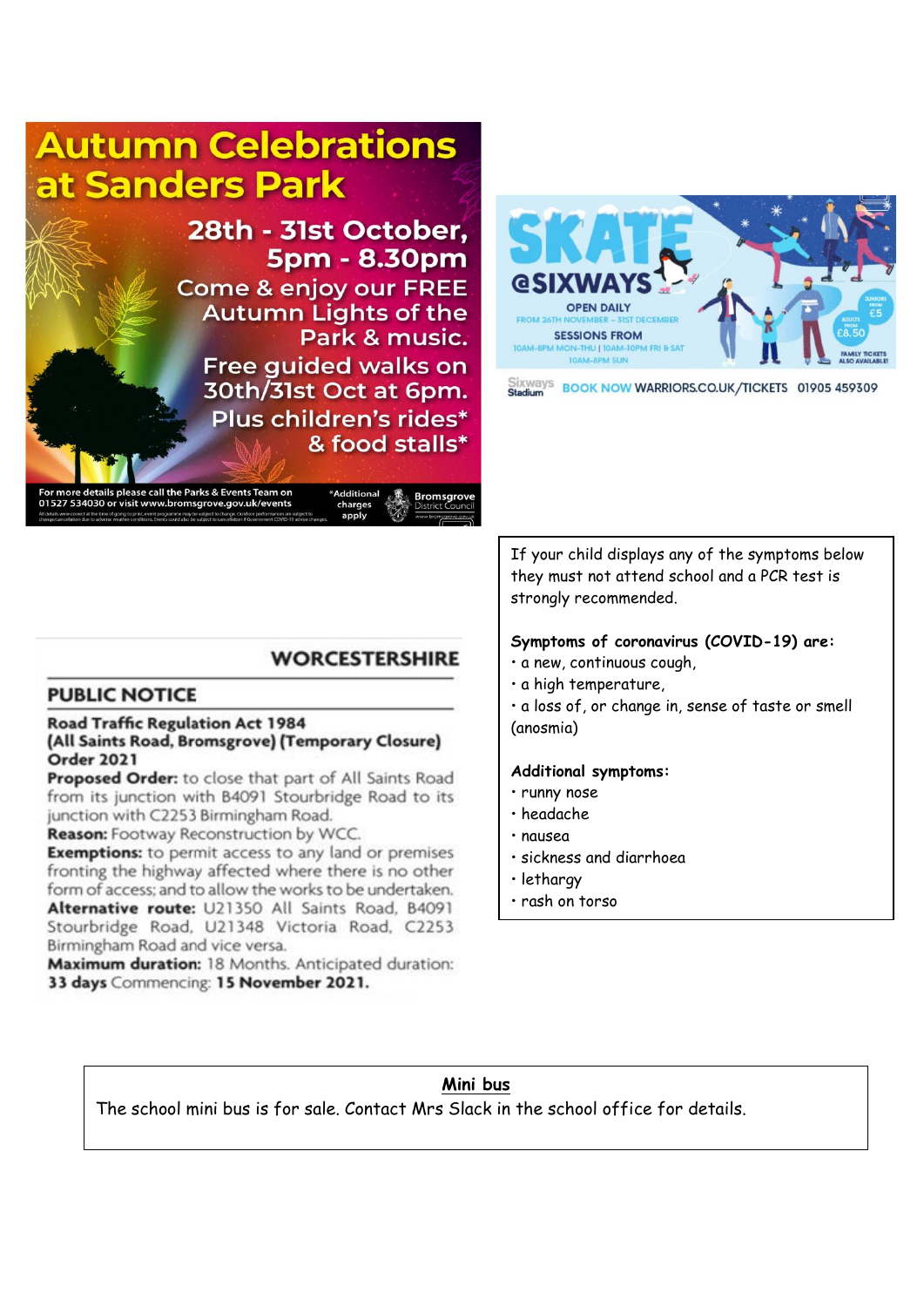# **Winter Resilience**

**Worcestershire County Council County Hall** Spetchlev Road Worcester WR5 2NP

Dear Parent/Carer,

Thank you, for all that you have done so far this term to prevent the transmission of COVID-19 in school. You will be aware that rates of COVID-19 are high across the County and several of our schools have seen outbreaks. However, COVID-19 is not the only challenge that schools face this winter. Outbreaks of other infectious diseases, such as Norovirus, have already been reported and have the potential to impact on your child's school. We are suggesting key steps that can be taken this winter to protect you and your family against common winter infections and ultimately help to keep your child's school open and your child in education.

#### **Handwashing**

One of the most effective steps against all infectious diseases is handwashing. Although hand sanitizer has its place and is largely effective against COVID-19 it is less effective against other illnesses such as Norovirus. Therefore, I would like to stress to you the benefit of implementing good handwashing practices at home.

- Encourage your children to wash their hands before and after school and regularly throughout the day.
- It is important to wash hands for at least 20 seconds, using soap and water, then dry thoroughly.

#### COVID-19

There have been some recent changes to the guidance of how outbreaks of COVID-19 are managed in schools (Contingency framework: education and childcare settings - GOV.UK (www.gov.uk). You may notice some differences if your child's school experiences an outbreak. The key differences are:

- **Additional testing** 
	- o If there are several reported cases of COVID-19 in your child's school your child may be asked to do a PCR test.
	- o For year 7 and above, your child may be asked to do a one-off Lateral Flow Test (LFT) or daily LFTs.
	- If you have a COVID-19 case at home or your child has been notified that they are a contact of a case of COVID-19 by NHS test and Trace, they should get a PCR test and do daily LFTs until their PCR test result is returned.
- . Individuals previously identified as CEV are advised to continue to follow the guidance: Coronavirus: how to stay safe and help prevent the spread - GOV.UK (www.gov.uk). Individuals should consider advice from their health professional on whether additional precautions are right for them.

These measures have been suggested as part of the guidance to reduce the impact of an outbreak of COVID-19.

#### **Norovirus**

Norovirus, also known as the "Winter Vomiting Bug" is a virus that often circulates in winter and causes diarrhoea and vomiting. To reduce the impact of Norovirus on your school please:

Ensure that after having diarrhoea and/or vomiting your child does not return to school until a minimum of 48 hours of being symptom free.